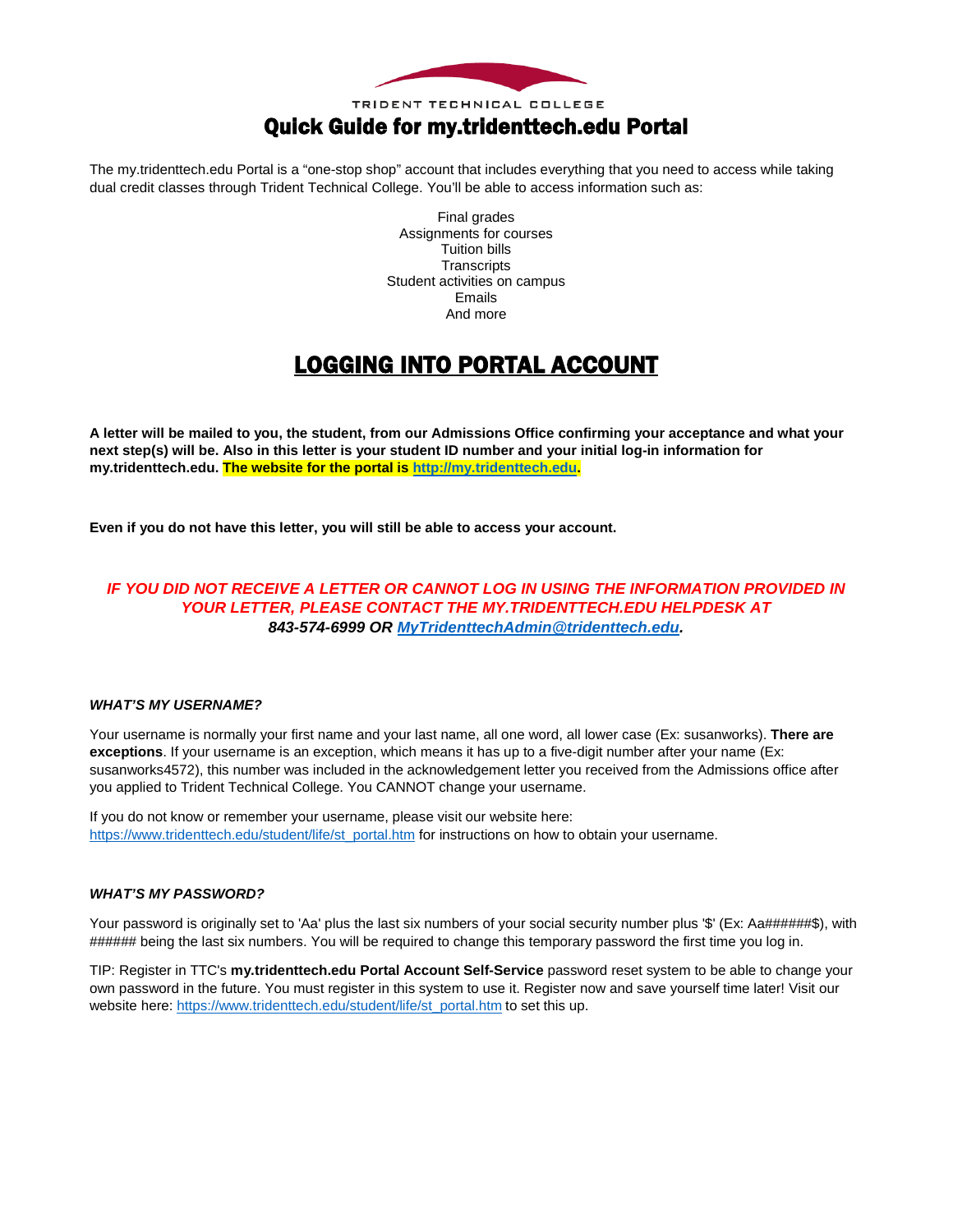### NOTIFICATIONS

**Notifications about your account will appear on your account homepage under "My Notifications."** There is one notification that you will ALWAYS see as a Dual Credit student:



Please do **NOT** panic when you see this notification!! It simply means that while you are in the Dual Credit program, you will NOT be able to register, drop, or withdraw yourself from classes online or at the Registrar's Office. If you want to register, drop, or withdraw from a class, contact the Division of School and Community Initiatives. *This hold does NOT prevent you from doing anything else on your account.*

*Other notifications are posted under "My Notifications" if you owe an outstanding balance, library fee, need to submit additional documentation, etc.*

### VIEWING TUITION BILL AND MAKING PAYMENT

#### **TUITION BILLS WILL NOT BE MAILED TO YOU. STUDENTS AND PARENTS ARE RESPONSIBLE FOR CHECKING THE SEMESER TUITION BILL ONLINE THROUGH THE MY.TRIDENTTECH.EDU PORTAL AND ENSURE THAT PAYMENT IS MADE BY THE END OF EACH SEMESTER.**

To view tuition bill:

- Click on **TTC Express for Credit Students.**
- Click on **Financial Information.**
- Click on **Student Account Activity and Make a Payment.**
- Click on **Account Activity.**

To pay tuition bill using debit or credit card:

- Click on **TTC Express for Credit Students.**
- Click on **Financial Information.**
- Click on **Student Account Activity and Make a Payment.**
- Click on **Make a Payment.**

You can also pay your tuition bill in person at the Business Office at any campus during normal business hours, or mail in a check or money order to *Trident Technical College, Business Office FS-C, PO Box 118067, Charleston, SC 29423*.

*YOU MUST LIST YOUR STUDENT ID NUMBER ON THE CHECK OR MONEY ORDER SO THE BUSINESS OFFICE CAN LOCATE YOUR ACCOUNT AND APPLY PAYMENT IN OUR SYSTEM. QUESTIONS ABOUT ONLINE PAYMENT? CALL THE BUSINESS OFFICE AT 843-574-6025.*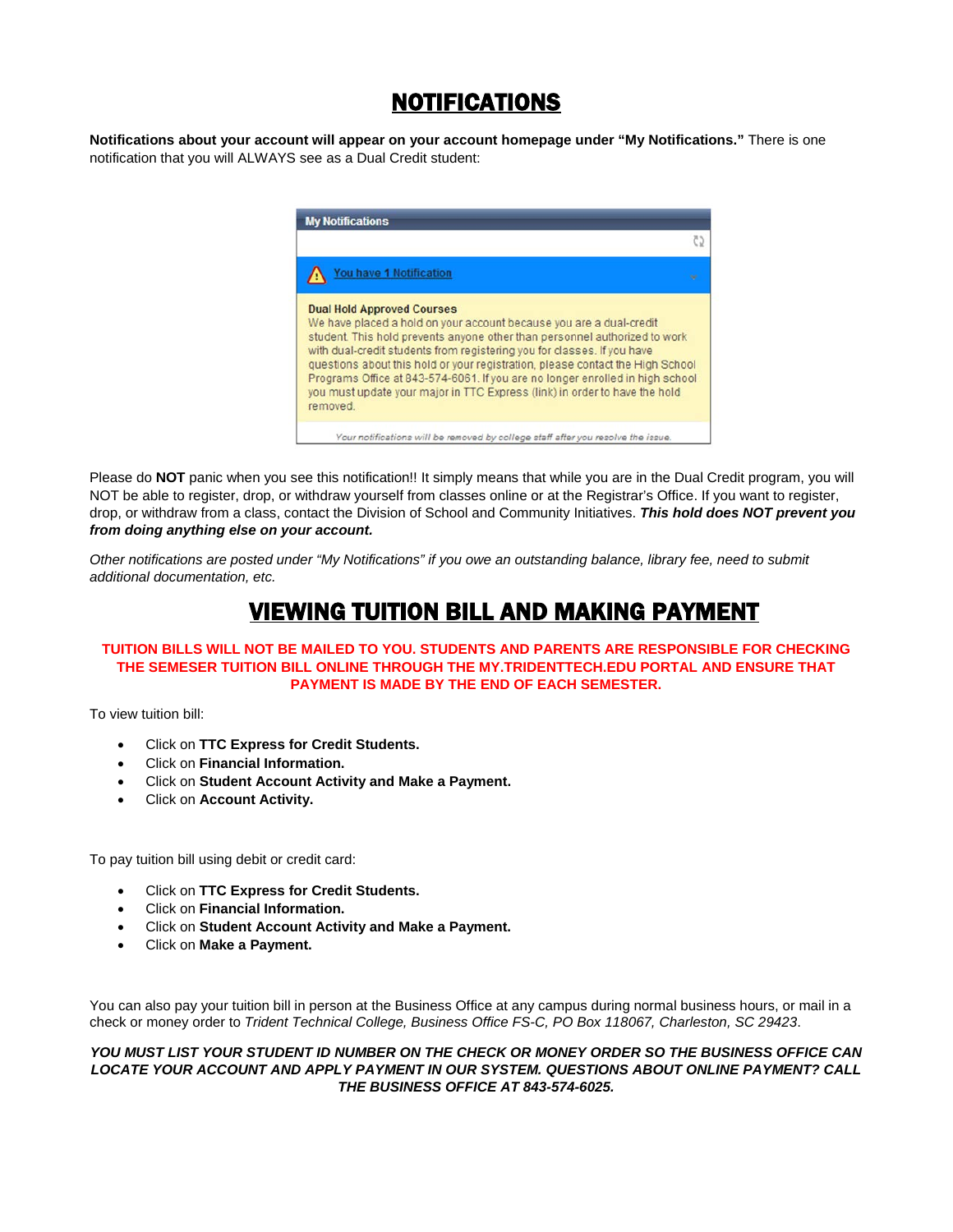## VIEWING CLASS SCHEDULE AND TEXTBOOK LIST

**Once you have been registered for classes, you will be able to view your class schedule in your account. If you ever need a copy of your schedule for any reason, you will be able to view/print it from your account using the steps below:**

- Click on **TTC Express for Credit Students**.
- Click on **Academic Profile**.
- Click on **My class schedule**.
- Select the term of the schedule you need (Fall Full 2019, Fall 1 2019, Fall 2 2019, Spring Full 2020, Spring 1 2020, Spring 2 2020).
- Click **Submit**.

**To view your textbook list, click "Click here for Textbook Info" next to the class(es) listed on your schedule.** 

### CHECKING FINAL GRADES ONLINE

**At the end of each term or semester, final grades are posted in your account. You will ONLY see the letter grade earned for each class.** Numeric grades are sent directly to your high school/home school association by the Registrar's Office. If you need to know your numeric grade, please contact your instructor or your high school counselor.

#### **To view your final grades:**

- Click on **TTC Express for Credit Students**.
- Click on **Academic Profile**.
- Click on **Grades**.
- Select the reporting term for the semester that you're interested in (example: FAR2019 Reporting Term).
- Click **Submit**.

### REQUESTING A TTC TRANSCRIPT

If you plan to attend another college/university after you graduate from high school, the college coursework you take as a Dual Credit student will need to be submitted to that institution via your college transcript from TTC.

- **1. To request an official transcript:**
	- Click on **TTC Express for Credit Students**.
	- Click on **Academic Profile**.
	- Click on **Online Transcripts/Enrollment Verification**.
	- Click "**here**."
	- Click **Order or track a transcript** on the National Student Clearinghouse webpage.
- **2. Official transcripts are \$10.00 per copy and may take some time to process and mail.** If you have questions about the transcript request process or want to check on the status of your transcript request, contact the Registrar's Office at 843-574-6324 or visit the Transcript Request webpage here**:**

**[http://www.tridenttech.edu/academics/transfer/ac\\_transver.htm](http://www.tridenttech.edu/academics/transfer/ac_transver.htm)**.